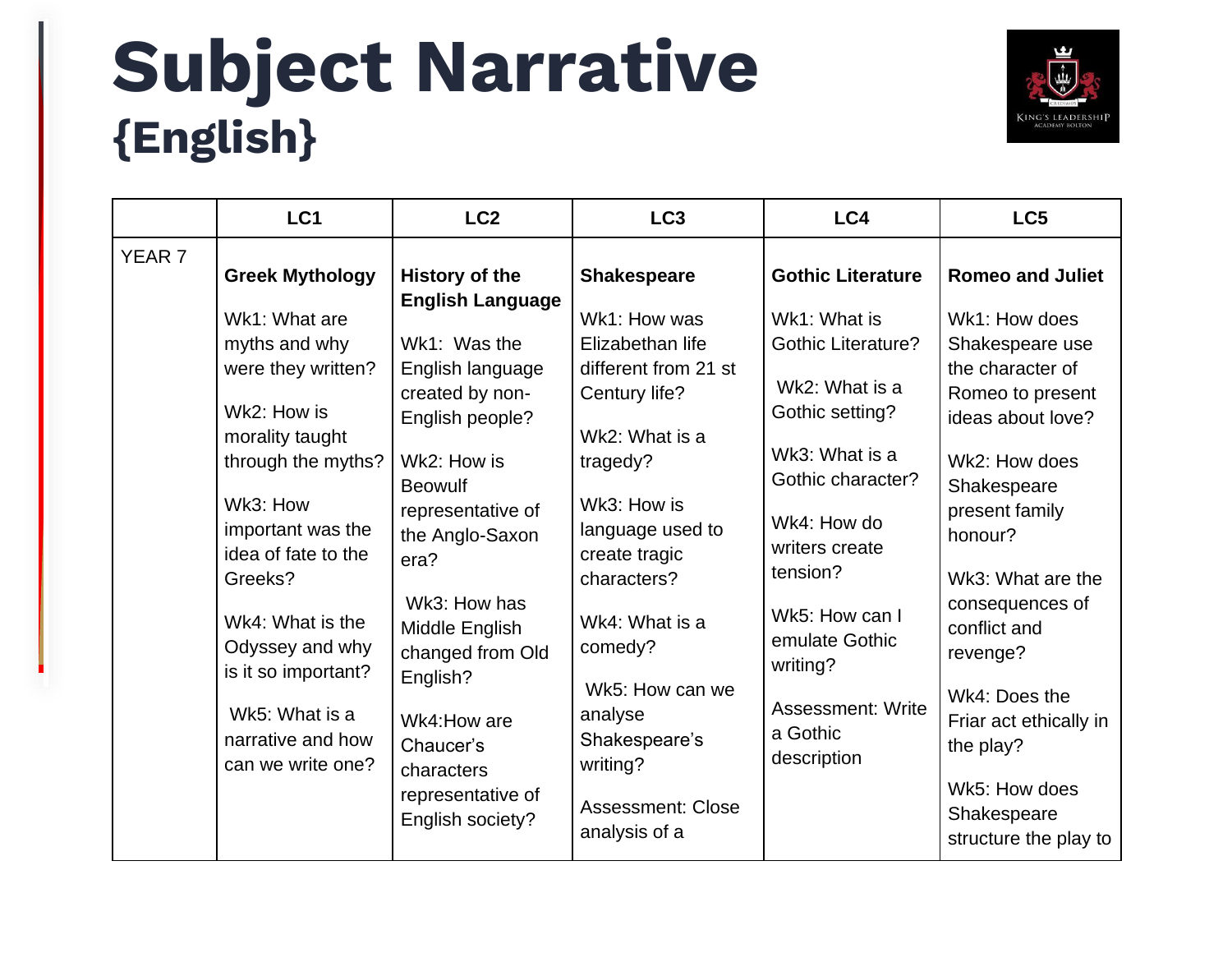|                   | Assessment:<br>Write your own<br>Greek myth                                                                                                                                                                                                            | Wk5: Is technology<br>ruining the English<br>Language?<br><b>Assessment: Write</b><br>an opinion piece<br>about how<br>language has<br>changed over time                                                                                                                     | Shakespearean<br>extract                                                                                                                                                                                                                         |                                                                                                                                                                                                                                                     | create a powerful<br>ending?<br>Assessment:<br>Thematic essay                                                                                                                                                                                                               |
|-------------------|--------------------------------------------------------------------------------------------------------------------------------------------------------------------------------------------------------------------------------------------------------|------------------------------------------------------------------------------------------------------------------------------------------------------------------------------------------------------------------------------------------------------------------------------|--------------------------------------------------------------------------------------------------------------------------------------------------------------------------------------------------------------------------------------------------|-----------------------------------------------------------------------------------------------------------------------------------------------------------------------------------------------------------------------------------------------------|-----------------------------------------------------------------------------------------------------------------------------------------------------------------------------------------------------------------------------------------------------------------------------|
| YEAR <sub>8</sub> | <b>Detective Fiction</b><br>Wk1: What is the<br>importance of<br>detective fiction as<br>a genre?<br>Wk2: What is<br><b>Sherlock Holmes</b><br>like as a<br>character?<br>Wk3:How does<br>Doyle play on the<br>archetypal villain in<br>Speckled Band? | <b>War Literature</b><br>Wk1:What<br>happened during<br>WW1? Why is<br>literature from this<br>era important?<br>Wk2: To what<br>extent does early<br><b>World War One</b><br>literature<br>romanticise the<br>war?<br>Wk3: How did<br>attitudes towards<br>war change after | Roll of Thunder,<br><b>Hear my Cry</b><br>Wk1: What is the<br>experience of black<br>people in America?<br>Wk2-4: Reading of<br>the novel<br>Wk5: How can we<br>write analytically<br>about a whole text?<br>Assessment piece:<br>Thematic essay | The Art of<br><b>Rhetoric</b><br>Wk1: What is<br>rhetoric and what<br>are its<br>foundations?<br>Wk2: How can<br>orators make use<br>of rhetoric at the<br>word-level?<br>Wk3: How can<br>orators make use<br>of rhetoric at the<br>sentence-level? | <b>Noughts and</b><br><b>Crosses</b><br>Week 1: How does<br>the writer present<br>segregation in the<br>play?<br>Week 2: How does<br>the writer present<br>male and female<br>characters in the<br>play?<br>Week 3: How does<br>the writer present<br>conflict in the play? |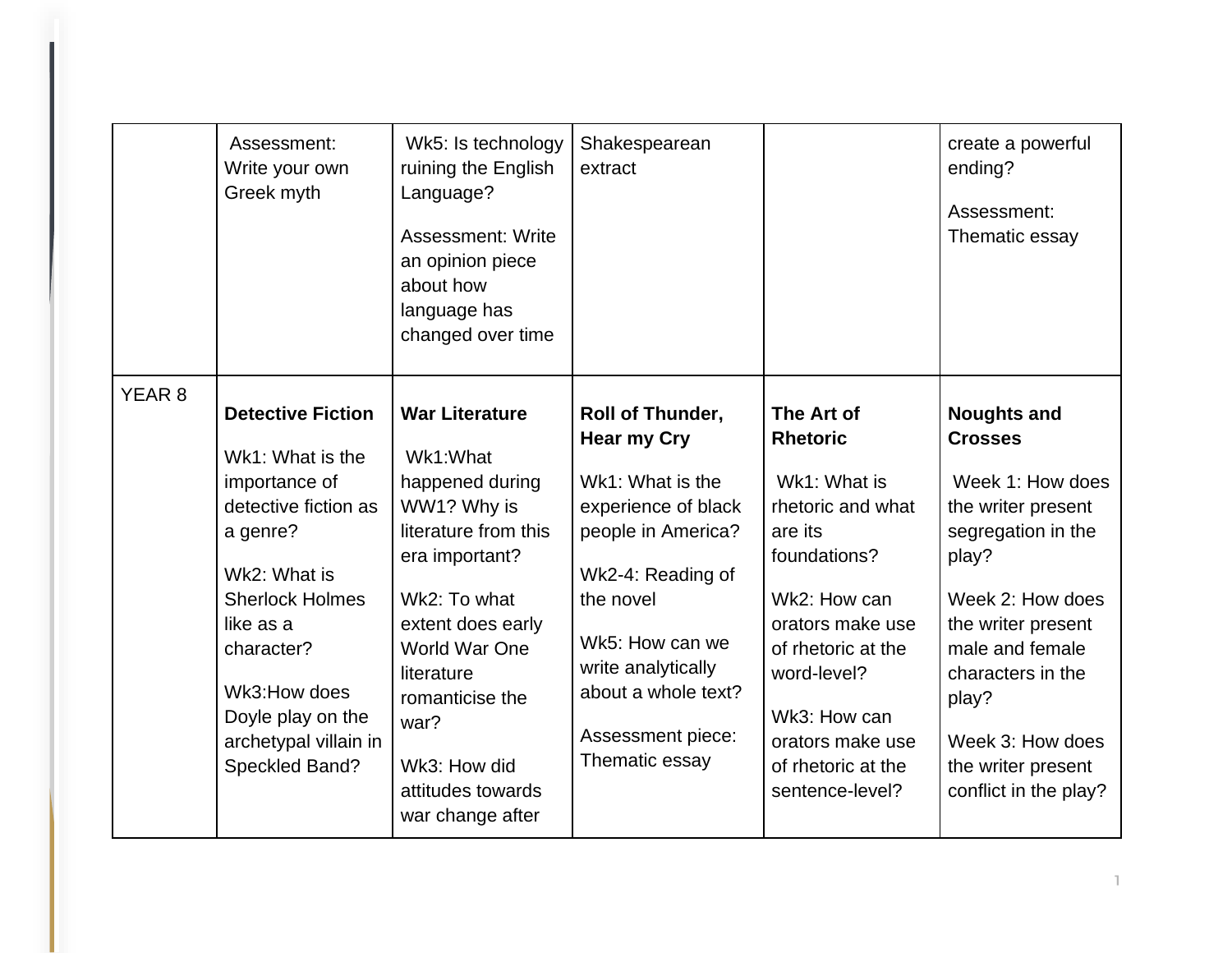|                   | Wk4:Do detective<br>stories always<br>need a satisfying<br>denouement?<br>Wk5: How can we<br>analyse a text<br>thematically?<br>Assessment:<br>Thematic essay                                                              | gruelling years of<br>fighting?<br>Wk4: How is the<br>anguish of the First<br>World War<br>reflected in the<br>literature of the<br>time?<br>Wk5: How can we<br>compare poems?<br>Assessment:<br>Poetry comparison |                                                                                                                                                                                                | Wk4: How can<br>orators make use<br>of rhetoric beyond<br>the sentence-<br>level?<br>Wk5: How can I<br>become a<br>rhetorician?<br>Assessment piece:<br>write a speech<br>about a social<br>justice issue | Week 4: How does<br>the writer structure<br>the play to create<br>tension?<br>Week 5: How can<br>we analyse a<br>modern text?                                    |
|-------------------|----------------------------------------------------------------------------------------------------------------------------------------------------------------------------------------------------------------------------|--------------------------------------------------------------------------------------------------------------------------------------------------------------------------------------------------------------------|------------------------------------------------------------------------------------------------------------------------------------------------------------------------------------------------|-----------------------------------------------------------------------------------------------------------------------------------------------------------------------------------------------------------|------------------------------------------------------------------------------------------------------------------------------------------------------------------|
| YEAR <sub>9</sub> | <b>Protest Writing</b><br>Week 1: Why do<br>people protest?<br>What emotions are<br>behind justice<br>movements? What<br>is the purpose of<br>this writing form?<br>Week 2: What<br>techniques and<br>forms of writing are | <b>Women in</b><br>Literature<br>Week 1: Why is it<br>important to<br>specifically look at<br>the representation<br>of gender? What is<br>the historical<br>representation?<br>Week 2: In the<br>19thC are         | <b>Fiction Writing:</b><br><b>Tension and Drama</b><br>Week 1: What is<br>tension? What<br>causes anxiousness<br>in film and reading?<br>Week 2: Can we<br>explore classic<br>tension examples | People, Places,<br>and Perspectives<br>Week 1: What<br>might the different<br>perspectives of<br>places be based<br>on who is writing?<br>Can we<br>understand                                            | <b>DNA</b><br>Week 1: Cold read<br>of the play<br><b>Weeks 2-5:</b><br>Thematic review of<br>the play<br>Assessment piece:<br>Lit Paper 2, Section<br>A question |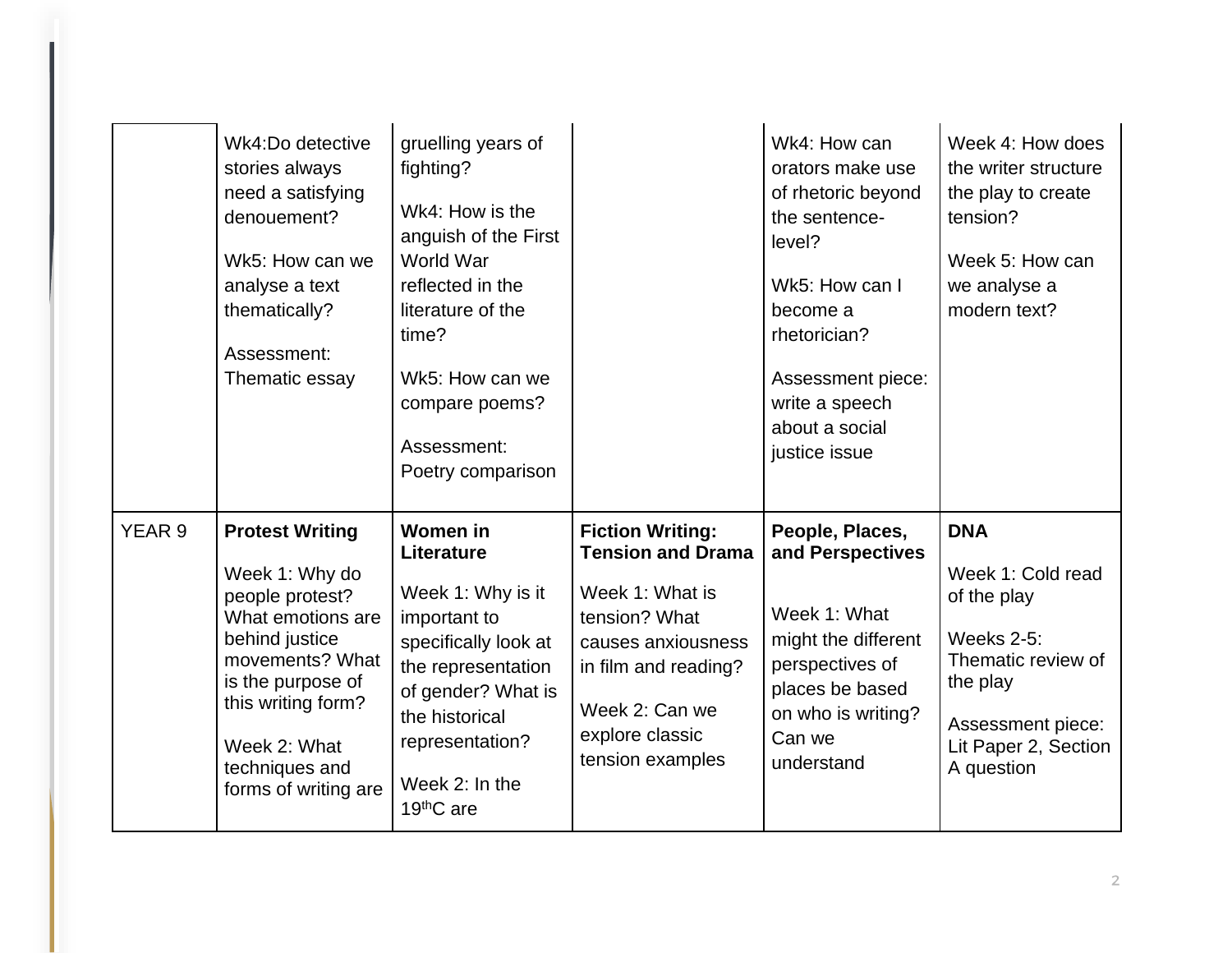| representations of<br>different<br>key when<br>and analyse the<br>persuading?<br>conventions?<br>women largely<br>perspectives?<br>positive or<br>Week 3: How can<br>Week 3: Can we use<br>Week 2: Is there a<br>negative? What<br>examples of<br>the conventions in<br>specific purpose to<br>has influenced<br>injustices spur on<br>writing about<br>our own writing?<br>this?<br>our own writing?<br>'place'?<br>Week $4 - Does$<br>Week 3: Can we<br>Week $3 -$ What<br>modern tension<br>compare this to the<br>Week $4 - What$                                                                                                                                                                                                                                                                                                                                                        |               |                          |                       |                 |  |
|----------------------------------------------------------------------------------------------------------------------------------------------------------------------------------------------------------------------------------------------------------------------------------------------------------------------------------------------------------------------------------------------------------------------------------------------------------------------------------------------------------------------------------------------------------------------------------------------------------------------------------------------------------------------------------------------------------------------------------------------------------------------------------------------------------------------------------------------------------------------------------------------|---------------|--------------------------|-----------------------|-----------------|--|
|                                                                                                                                                                                                                                                                                                                                                                                                                                                                                                                                                                                                                                                                                                                                                                                                                                                                                              | topics are we | 21 <sup>st</sup> C? What | writing continue with | techniques have |  |
| been used to<br>the conventions of<br>passionate about<br>differences do we<br>changing in our<br>the $19thC$ ?<br>influence readers?<br>see?<br>world?<br>Week $5 - Can I$ plan<br>Week 4 - Have<br>Week $4 -$ Is gender<br>Week $5 - Can$ we<br>writers' intentions<br>a short narrative<br>represented<br>bring in all<br>changed over<br>using tension<br>differently across<br>techniques and<br>time?<br>conventions<br>cultures and<br>structures to<br>globally?<br>successfully<br>Week 5 - How<br>Assessment piece:<br>articulate our<br>Write a tension<br>might texts be<br>Week $5 -$ What is<br>arguments?<br>impacted by bias?<br>narrative<br>our view of gender<br>Assessment piece:<br>representation in<br>Assessment piece:<br>Non-fiction writing -<br><b>British Lit?</b><br>Compare two<br>letter or report<br>perspectives<br>Assessment piece:<br>Language analysis |               |                          |                       |                 |  |